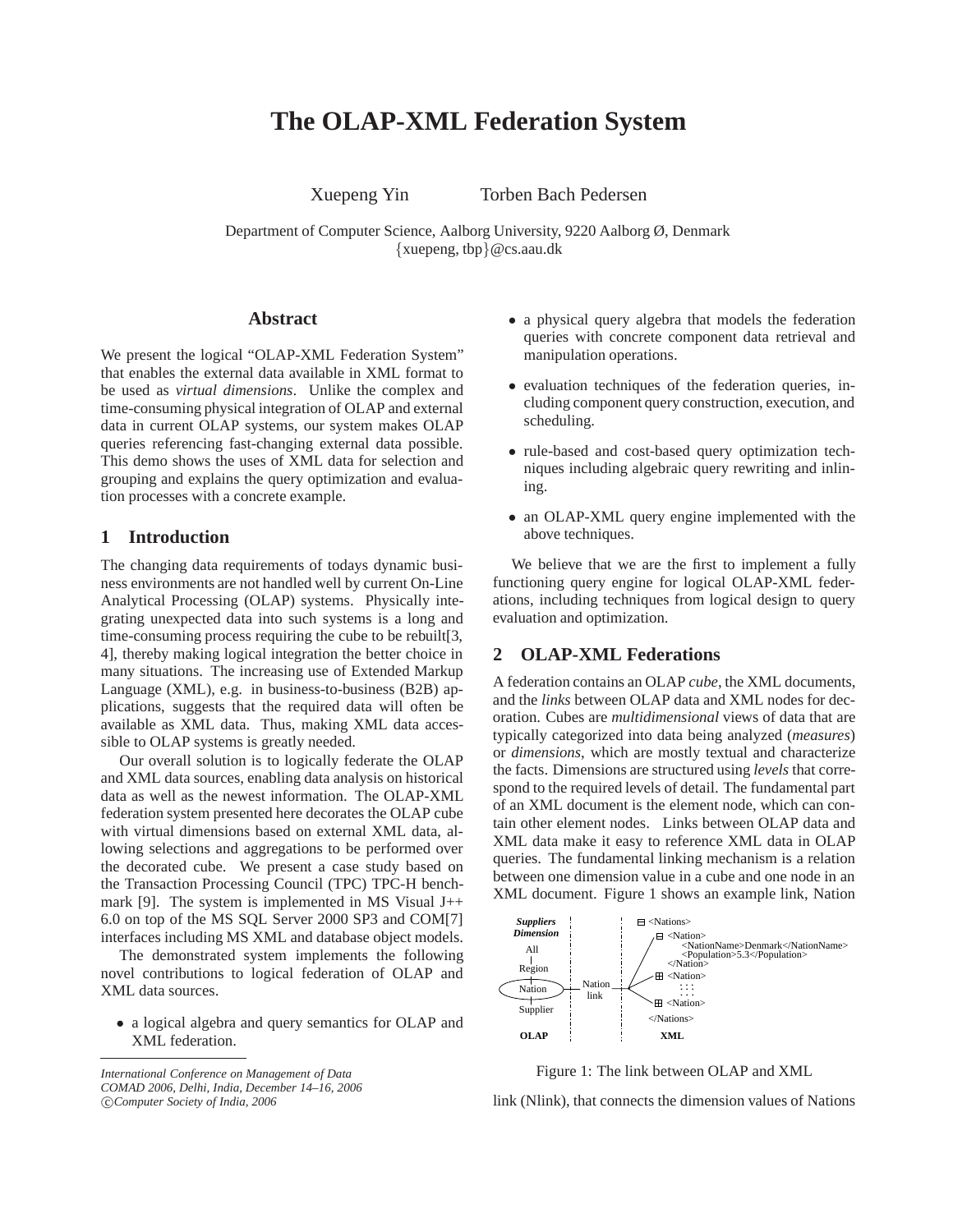to the Nation nodes that have the same text values in the sub-nodes, NationName, in the XML document. The dimension schema is based on the TPC-H benchmark [9] and the XML document is composed of nation names and population data (in millions). The plus/minus symbol in a box indicates whether the element is folded/unfolded. Below is an example federation query, where Brand is a level from the Parts dimension with the schema (All-Manufacture-Brand-Part).

| <b>SELECT</b>   | SUM(Quantity), Brand,          |
|-----------------|--------------------------------|
|                 | Nation/Nlink/Population        |
| <b>FROM</b>     | TC.                            |
| <b>WHERE</b>    | Nation/Nlink/Population<30     |
| <b>GROUP BY</b> | Brand, Nation/Nlink/Population |

The above query shows the total quantity of the parts of each brand sold by each nation, where a nation is decorated with its population. Nation/Nlink/Population, is a *level expression* [10], where Population is a relative XPath [1] expression applied to the XML nodes in Nlink to identify new nodes. A level expression allows decoration of dimension values (e.g., nation names) with XML values (e.g., populations) in the context defined through links.

# **3 The OLAP-XML System**

The overall architecture of the federation system is shown in Figure 2. Besides the OLAP and the XML components, three auxiliary components have been introduced to hold meta data, link data, and temporary data. The temporary component is the temporary database on SQL Server, and the OLAP component uses MS Analysis Services, and is queried with SQL [6]. The XML component is the local file system based on the XML data retrieved from the Web with MS SQLXML [5] on top.

The query engine has three components: *query analyzer*, *query optimizer*, and *query evaluator*. Given a query, the query engine parses and analyzes the query, and generates the initial logical plan. The query optimizer generates a plan space for the initial plan, where all the logical plans produce the same output as the original one. Furthermore, the optimizer converts all the logical plans into physical plans by converting the logical operators into physical operators. Then, costs of the plans can be estimated. Finally, the optimizer searches for the best execution plan (which has the least execution time) and passes the plan on to the query evaluator. The evaluator executes the operators in the given plan and generates the final result. Specifically, the component queries modeled by the execution plan are evaluated in the OLAP and XML components and the data is transferred to the temporary component, which is then processed by SQL operations to produce the final result.

Generally, the component queries are evaluated in the OLAP and XML components in parallel, which sometimes causes a large amount of OLAP data to be transfered to the temporary database and then selected by predicates referencing XML data. To reduce the inter-component data transfer, an optimization, *inlining* (see [10] for a formal



Figure 2: Architecture of the query engine

definition), retrieves the relevant XML data first and uses it to rewrite the predicates to reference dimension values and constants only but perform the same selection. Then, selections can be performed in the OLAP component, thereby reducing the amount of OLAP data to be transferred to the temporary component effectively.

Besides inlining, the query optimizer also rewrites the query plans to reduce intermediate data. The optimizer is based on the Volcano optimizer [2] and composed of four phases: *plan rewriting*, *plan conversion*, *cost estimation*, and *plan pruning*. The input is the initial logical plan as shown in Figure 2. In the first phase, plan re-writing, the logical plans generating the equivalent output federations are enumerated for the input logical plan. *Transformation rules* are applied to enumerate equivalent plans. In the second phase, physical plans are generated for the logical plans from Phase 1, which are then cost-estimated in Phase 3. Phase 4 removes expensive logical plans from the plan space, based on the cost of their physical plans. The cheap plans then again participate in plan rewriting in phase 1. This process goes on until all the operators in the initial plan are visited and selects the physical plan with the least cost as the execution plan. Experiments on query optimization effectiveness indicate that the optimized plans are executed seven to fifty times faster than the straightforward initial plans. The more the OLAP cube is reduced by selection and aggregation, the more effective the optimization is.

We have also observed the federation system with respect to the feasibility of the federation system. Experiments suggest that the federated approach has almost the same performance as the physical integration, where external data has been physically integrated in the OLAP cube itself, when the amount of the XML data is small (i.e., a few kilobytes). More efficient query performance can be gained by caching the external data locally in the local, relational component, which will become the most common case in the applications of OLAP-XML federations.

## **4 The Demonstration**

The demonstration will first show the interface of the federation system. Next, query processing will be demonstrated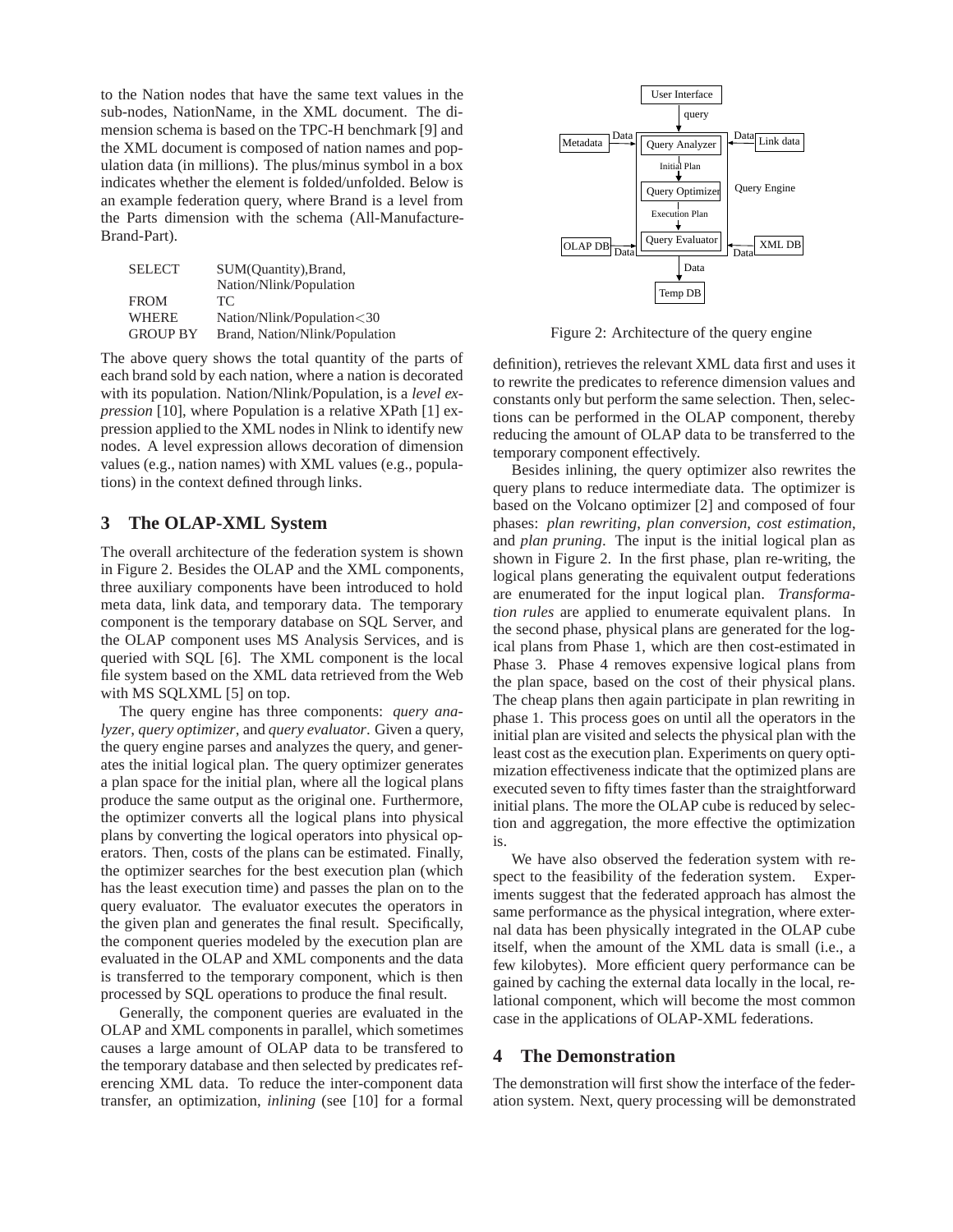by means of concrete federation queries. We show the optimizations and component query construction, which are specialized for OLAP-XML federations. Supporting material in the form of slides and posters will be used in the demonstration.

#### **4.1 User Interface**



Figure 3: The GUI of the federation query engine

Figure 3 shows a screen shot of the prototypical query engine. Using the query engine, users can pose queries in the *Query* tab and execute the query by pressing the button with a red flash. The *Query plan* tab in the middle shows the execution plan of the posed query. To its right is the *Query result* tab, where the result data is shown in table format. Messages indicating the processing progress of the posed query are shown in the bottom text box. The current prototype does not have a sophisticated interface, and is only used for experimental purposes. The core techniques will later be integrated with the business analysis products of a Danish Business Intelligence (BI) tool vendor, TAR-GIT [8].

#### **4.2 Query Processing**

The query analyzer parses the query posed in the query tab (the same query as the example in Section 2) and generates the initial logical query plan below. The DECORATION operator instantiates the level expression and builds a virtual dimension, which consists of the population data to decorate the associated suppliers' nations through Nlink. The SELECTION operator slices the cube using the population data, and finally the PROJECTION operator rolls up the levels of dimensions to Brand, Population, and All (the top level of the dimensions not referenced in the SELECT clause), which leaves only the Parts and Suppliers dimensions in the federation, and produces the final aggregate results. Since the virtual dimension containing the decoration data (e.g., population) can only be constructed in the temporary component, in the actual evaluation process, the selection and projection operations referencing the decoration data are also performed in the temporary component.

| PROJECTION [SUM(Quantity),                     |
|------------------------------------------------|
| Brand, Nation/Nlink/Population]                |
| -SELECTION [Nation/Nlink/Population<30]        |
| ----------DECORATION [Nation/Nlink/Population] |

The initial plan is then passed on to the optimizer and yields the optimized execution plan below (also shown in the query plan tab in Figure 4), which is integrated with the inlining optimization and aims to use the OLAP and XML components as much as possible so as to reduce the intermediate data transfered to the temporary component. The predicate in the SELECTION operator with a special mark first yields the inlining process, which evaluates the predicate in the XML component and generates a new predicate using the satisfying nation values (e.g., Nation='IRAQ' OR Nation='PERU' OR Nation='KENYA'). Then, the SELECTION and PROJECTION operators slice and aggregate the OLAP cube using the new predicate, which reduces the OLAP cube significantly and leaves only the Parts and Suppliers dimensions in the cube. The DEC-ORATION operator builds the virtual dimension. The final PROJECTION operator further rolls up the dimensions, Parts, Suppliers, and the virtual dimension, to Brand, All, and Population, respectively, and aggregates the measures, which produces the same results as the PROJECTION in the initial plan, but is much faster based on the significantly reduced cube by the lower PROJECTION operator in the same plan.

| PROJECTION [SUM(Quantity),                 |
|--------------------------------------------|
| Brand, Nation/Nlink/Population]            |
| -DECORATION [Nation/Nlink/Population]      |
| -PROJECTION [SUM(Quantity), Brand, Nation] |
| -SELECTION [(Nation/Nlink/Population<30)'] |
|                                            |



Figure 4: The query plan tab

When the above plan is passed on to the evaluator, it is processed as follows. The inlining optimization uses INSERT INTO statements, which are extended with an OPENXML function mapping an XML document into a table through a schema definition. The following query is issued against the example XML document in Figure 1.